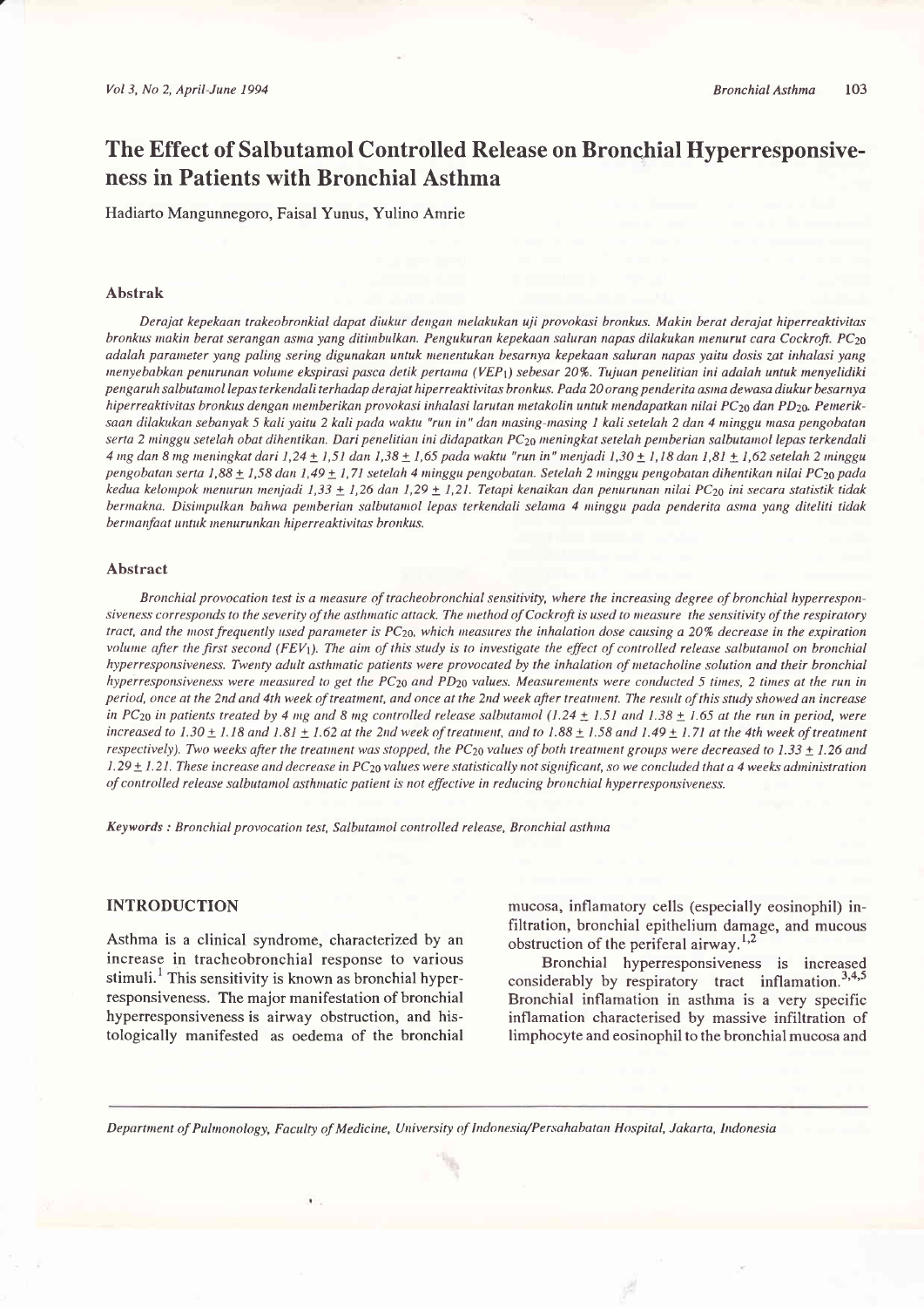submucosa. Corticosteroids are very effective in inhibiting and reducing the bronchial hyperresponsiveness.

Salbutamol is a  $\beta_2$  agonist widely used in the treatment of asthma. Various investigators have reported different results about the effect of salbutamol on bronchial hyperresponsiveness.<sup>2,4,5,6,7</sup> In Indonesia, there is no data about the effect of salbutamol controlled release on bronchial hyperresponsiveness.

The aim of this study is to investigate the effect of salbutamol controlled release on bronchial hyperresponsiveness in stable asthmatic patients.

# MATERIALS AND METHOD

Twenty adults aged 16-45 years, with chronic asthma, treated in the Persahabatan Hospital, were included in this study.

Inclusion criteria for the study group were: patients with a history of asthma, without other lung disease, heart disease, diabetes mellitus and thyrotoxicosis; not pregnant; having first second forced expiration volume (FEV<sub>1</sub>) more than 1000 ml or  $65\%$ of the supposed value; 2 months before this study were free from respiratory tract infection, or acute exaxerbation; bronchodilator test showed a 20% increase or more in  $FEV<sub>1</sub>$ .

The patients were kept from inhalating bronchodilators 10 hours, from taking  $\beta_2$  8 hours, and from taking slow release theophyline 24 hours before the examination, while the usual doses of corticosteroid were continued.

The lung.function and bronchial provocation test were performed on each visit, ie. at the run in period, second and fourth week of treatment, and 2 weeks after the treatment was over. The lung function was tested using a "chest corporation Japan" made, HI <sup>298</sup> microspirometer. The bronchial provocation test was performed using various concentration of metacholine solution as provocating agent. The concentrations of metacholine used were 49  $\mu$ g/ml, 98  $\mu$ g/ml, 195  $\mu$ g/ml, 390 µg/ml, 781 µg/ml, 1.563 µg/ml, 3.125 µg/ml, 6.25 mg/ml,  $12.5$  mg/ml and  $25$  mg/ml.

Provocation test according to Cockroft method, was done to measure the  $PC_{20}$ , using a 'Japan Chest Corporation' made Astograph TCK 6000 M. First the  $FEV<sub>1</sub>$  was measured three times, and the highest value was recorded, followed by the inhalation of control solution (phisiologic salt) for 2 minutes. Thirty and 90 minutes after the inhalation, the  $FEV<sub>1</sub>$  was measured again. The test was continued, when the lowest  $FEV<sub>1</sub>$ measured after the inhalation of control solution did

not differ more than 100 ml compared to the  $FEV<sub>1</sub>$ measured before the inhalation. The continuation was done 5 minutes after, by the inhalation of the lowest concentration of metacholin solution (49  $\mu$ g/ml for 2 minutes), followed by the measurement of  $FEV<sub>1</sub>$ . Succesive metacholin inhalation using higher concentrations was done, until the decrease of the lowest  $FEV<sub>1</sub>$ after inhalation was more than 20% compared to the  $FEV<sub>1</sub>$  after the inhalation of control solution. The metacholin dose causing the  $20\%$  decrease in  $FEV<sub>1</sub>$ was regarded as the PC<sub>20</sub> (cited from Wiwien et al, 1990).

Measurements of PC<sub>20</sub> were done 5 times. Four or 8 mg controlled release salbutamol (Volmax <sup>R</sup>) was administered twice a day, in the morning and at night, for 4 weeks. Trials were done at random and double blind.

Statistical analysis using 2 way anova and Student's t test was performed to compare the two groups of treatment.

#### RESULT

Twenty asthmatic patients (10 men and l0 women) aged 16-45 years (mean:  $25.2 \pm 8.5$  years) were included in this study. The patient's characteristics were shown in table l.

Eight of the patients were inthe 4 mg and 12 were in the 8 mg salbutamol group.

To assess the reproducibility of the PC<sub>20</sub> value before treatment, bronchial provocation test were done twice at a 2 weeks interval, in the run in period. Statistically, in each group the PCzo values of the first and second bronchial provocation test did not differ significantly ( $P > .05$ ).

Statistically, between the 4 and 8 mg controlled release salbutamol groups, there were no significant differences in the PC<sub>20</sub> values of the first and second bronchial provocation test  $(P > .05)$ .

The PC<sub>20</sub> values of both bronchial provocation test in the 4 and 8 mg controlled release salbutamol groups were shown in table 2.

The PC<sub>20</sub> of the first group was  $1.24 \pm 1.51$  mg/ml and the PC  $_{20}$  of the second group was 1.38  $\pm$  1.65 mg/ml. Statistically, there was no significant difference between the two groups  $(P > .05)$ .

Treatments with 4 mg controlled release salbutamol for 2 weeks increased the  $PC_{20}$  values from 1.24  $\pm$  1.51 to 1.30  $\pm$  1.18, and treatments with 8 mg increased the values from  $1.38 \pm 1.65$  to  $1.81 \pm 1.62$ . Statistically, these increases did not differ significantly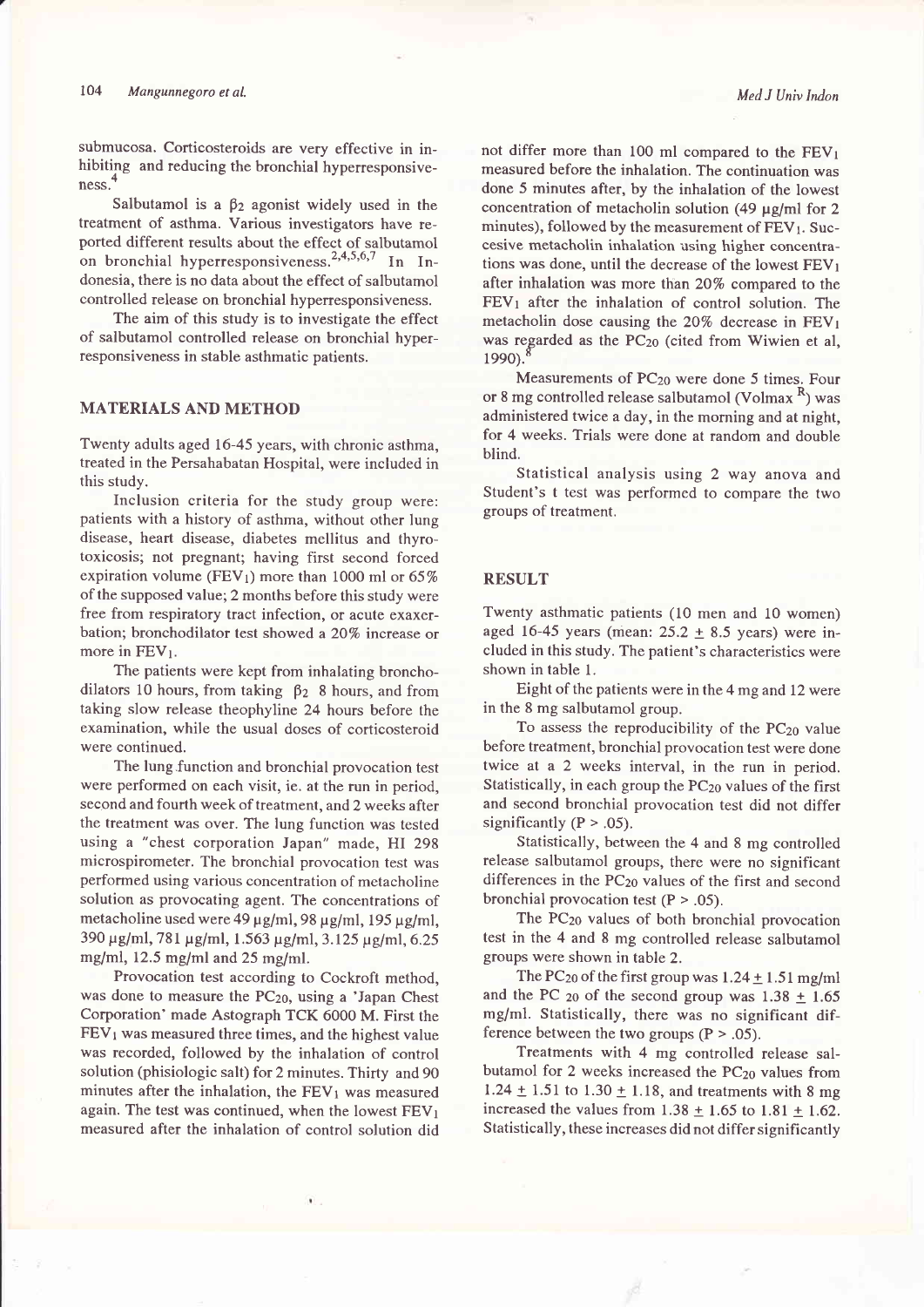$(P > .05)$ . From the run in period to the end of 4 mg and 8 mg controlled release salbutamol treatments, there were increases in PC<sub>20</sub> values from  $1.24 \pm 1.51$ to 1.88  $\pm$  1.58 and from 1.38  $\pm$  1.65 to 1.49  $\pm$  1.71 respectively. Statistically, both increases did not differ significantly  $(P > .05)$ .

A 4 weeks treatment with 4 mg controlled release salbutamol increased the PC<sub>20</sub> value to 1.88  $\pm$  1.58, while the treatment with 8 mg decreased the value to 1.49  $\pm$  1.71. Statistically, the PC<sub>20</sub> values at the 4th week of treatment did not differ significantly from that of the 2nd week of treatment  $(P > 0.5)$ .

Two weeks after treatment with 4 mg and 8 mg controlled release salbutamol, the PCzo decrease to  $1.33 \pm 1.26$  and  $1.29 \pm 1.21$  respectively. Between the 2 doses, statistically the decrease in PC<sub>20</sub> did not differ significantly  $(P > .05)$ .

The changes in  $PC_{20}$  values, in and after treatment with 4mg and 8 mg controlled release salbutamol were shown in table 3.

| Patients                | Age  | Sex          | Weight | Height | Reversibility | Before    | 2nd week     | 4th week     | 2 weeks         | Illness  |
|-------------------------|------|--------------|--------|--------|---------------|-----------|--------------|--------------|-----------------|----------|
| number                  |      | M/F          |        |        | $(\%)$        | treatment | of treatment | of treatment | after treatment | duration |
|                         |      |              |        |        |               |           |              |              |                 |          |
| 1                       | 22   | $\mathbf{F}$ | 45     | 155    | 30.9          | 1680      | 1760         | 1680         | 1480            | 3 years  |
| $\sqrt{2}$              | 21   | M            | 64     | 171    | 27.5          | 2360      | 2570         | 2840         | 3050            | 3 months |
| 3                       | 21   | M            | 45     | 150    | 22            | 2000      | 1560         | 1560         | 1720            | 11 years |
| 4                       | 24   | $\mathbf{F}$ | 45     | 150    | 29.4          | 1360      | 1680         | 1720         | 1720            | 15 years |
| 5                       | 21   | F            | 39     | 153    | 32.5          | 1600      | 2240         | 2000         | 2320            | 2 years  |
| 6                       | 24   | M            | 47     | 164    | 22.58         | 1240      | 2200         | 2080         | 2280            | 2 years  |
| $\overline{7}$          | 36   | M            | 52     | 166    | 35            | 1200      | 2280         | 2240         | 2360            | 3 years  |
| 8                       | 21   | F            | 54     | 148    | 21.56         | 2040      | 2440         | 2360         | 2480            | 3 months |
| 9                       | 38   | $\mathbf{F}$ | 64     | 160    | 38.4          | 1560      | 1800         | 1800         | 1880            | 21 years |
| 10                      | 16   | M            | 42     | 160    | 20.4          | 1960      | 2520         | 2570         | 2610            | 3 years  |
| 11                      | 29   | M            | 55     | 162    | 34.37         | 2240      | 2480         | 2340         | 2480            | 9 years  |
| 12                      | 18   | $\mathbf{M}$ | 47     | 146    | 26.08         | 1840      | 2160         | 2160         | 1880            | 11 years |
| 13                      | 45   | ${\bf F}$    | 82     | 167    | 23.4          | 1880      | 2360         | 2400         | 2400            | 3 months |
| 14                      | 17   | $\mathbf{F}$ | 38     | 151    | 36.8          | 1520      | 2000         | 1800         | 1760            | 2 years  |
| 15                      | 16   | F            | 47     | 170    | 25            | 1600      | 2260         | 2000         | 2160            | 1 month  |
| 16                      | 22   | F            | 48     | 155    | 35.48         | 1240      | 2440         | 1760         | 2160            | 1 year   |
| 17                      | 17   | $\mathbf F$  | 67     | 163    | 29.2          | 2360      | 2810         | 2710         | 2890            | 2 years  |
| 18                      | 35   | $\mathbf{M}$ | 67     | 169    | 58.82         | 1080      | 2610         | 1080         | 920             | 2 years  |
| 19                      | 24   | M            | 76     | 179    | 21.97         | 2480      | 2740         | 2850         | 2770            | 3 years  |
| 20                      | 37   | M            | 45     | 169    | 43.52         | 1700      | 2340         | 2160         | 2120            |          |
|                         |      |              |        |        |               |           |              |              |                 | 1 year   |
| $\overline{\textbf{X}}$ | 25.2 |              | 53.45  | 160.4  | 30.744        | 1747      | 2262.        | 2105.        | 2172            | 4.82     |
| SD                      | 8.28 |              | 12.11  | 8.8735 | 9.05098       | 406.06    | 340.4        | 442.3        | 497.228         | 5.60     |

Table l. Characteristics of the patients

 $M = Male, F = Female, FEV<sub>1</sub> = First minute Forced Exploration Volume$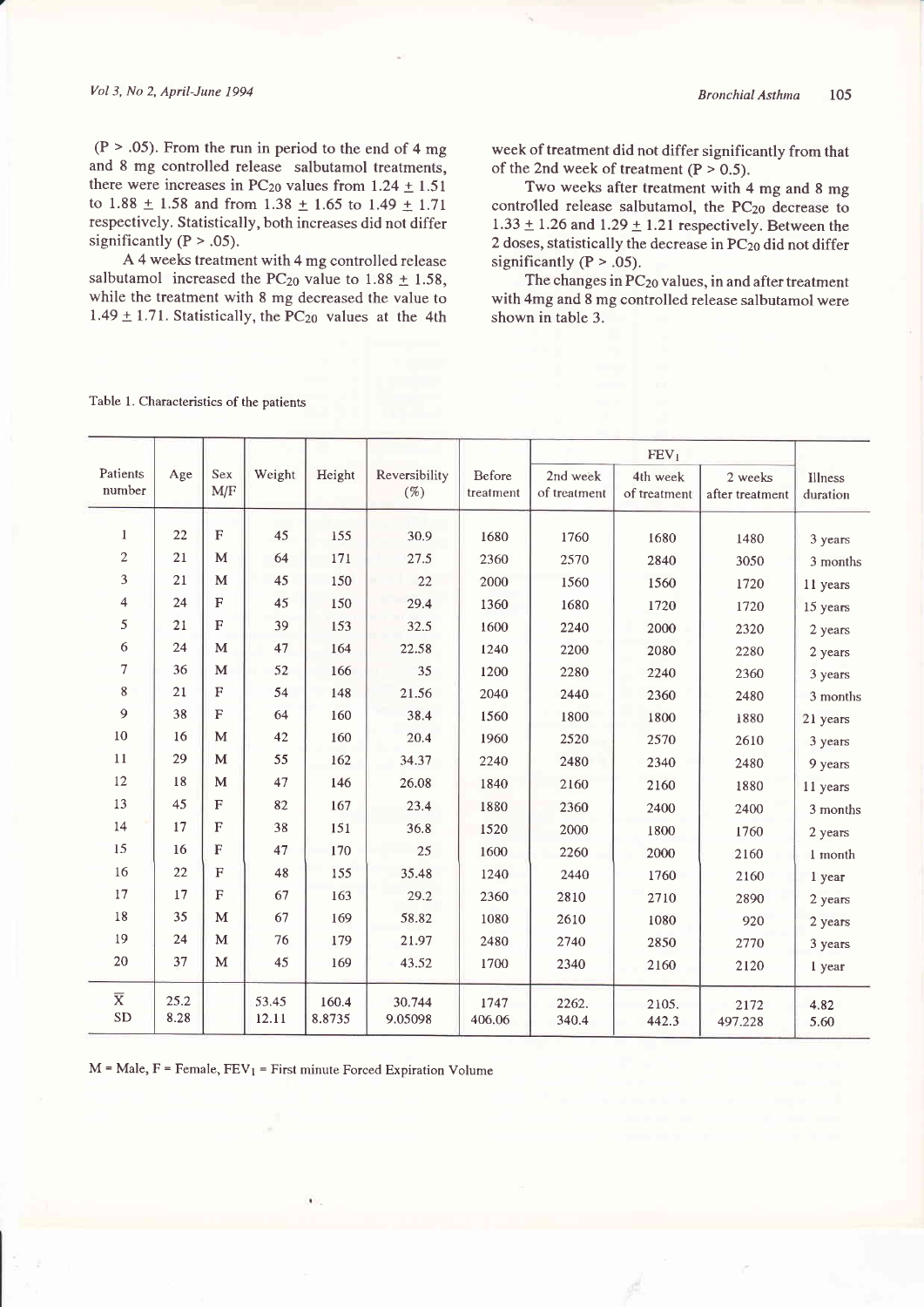| Patient                 |             | $SLT$ 4 mg   |                    | $SLT$ 8 mg   | Significancy |  |
|-------------------------|-------------|--------------|--------------------|--------------|--------------|--|
|                         | $PC_{20}$ I | $PC_{20}$ II | PC <sub>20</sub> I | $PC_{20}$ II |              |  |
| 1                       | 2.0         | 0.42         | 0.20               | 0.16         | p > 0.05     |  |
| $\overline{2}$          | 0.34        | 0.46         | 0.58               | 0.39         | p > 0.05     |  |
| 3                       | 2.05        | 4.3          | 2.10               | 3.6          | p > 0.05     |  |
| $\overline{\mathbf{4}}$ | 1.25        | 0.76         | 2.12               | 3.4          | p > 0.05     |  |
| 5                       | 1.4         | 2.9          | 0.44               | 0.43         | p > 0.05     |  |
| 6                       | 0.54        | 0.36         | 1.9                | 3.8          | p > 0.05     |  |
| 7                       | 1.4         | 0.67         | 3.9                | 3.0          | p > 0.05     |  |
| 8                       | 0.23        | 0.11         | 0.45               | 0.46         | p > 0.05     |  |
| 9                       |             |              | 0.14               | 0.04         | p > 0.05     |  |
| 10                      |             |              | 0.22               | 0.24         | p > 0.05     |  |
| 11                      |             |              | 0.64               | 0.25         | p > 0.05     |  |
| 12                      |             |              | 0.55               | 0.28         | p > 0.05     |  |
| $\overline{X}$          | 1.28        | 1.25         | 1.10               | 1.33         |              |  |
| <b>SD</b>               | 0.81        | 1.51         | 1.15               | 1.57         |              |  |

Table 2. The reproducibility of bronchial provocation test

Table 3. The change in PC<sub>20</sub> value

|              |                       | $SLT$ 4 mg              |           | SLT 8 mg              |                         |           | Signi-    |
|--------------|-----------------------|-------------------------|-----------|-----------------------|-------------------------|-----------|-----------|
| Time         | N                     | $\overline{\mathrm{x}}$ | <b>SD</b> | N                     | $\overline{\mathbf{X}}$ | <b>SD</b> | ficancy   |
| Run in       | 8                     | 1.24                    | 1.51      | 12                    | 1.38                    | 1.65      | <b>NS</b> |
| Treatment 1  | 8                     | 1.30                    | 1.18      | 12                    | 1.81                    | 1.62      | <b>NS</b> |
| Treatment 2  | 7                     | 1.88                    | 1.58      | 12                    | 1.49                    | 1.71      | <b>NS</b> |
| Wash out 1   | 8                     | 1.33                    | 1.26      | 12                    | 1.29                    | 1.21      | <b>NS</b> |
| Significancy | $F = 0.3$<br>P > 0.05 |                         |           | $F = 0.3$<br>P > 0.05 |                         |           |           |

The mean of PC<sub>20</sub> values of 4 mg and 8 mg controlled release salbutamol groups altogether in the run in period was  $1.30 \pm 1.50$ , in the second week of treatment the mean was increased to  $1.53 \pm 1.37$ , while in the 4th week of treatment and 2 weeks after treatment the means were decreased to  $1.46 \pm 1.63$  and  $1.29$  $\pm$  1.19 respectively. Statistically the increase and decreases in PCzo values did not differ significantly  $(P > .05)$  from the value of the run in period.

In the 4 mg controlled release salbutamol group, the PD<sub>20</sub> value (a logaritmic conversion of PC<sub>20</sub> value) was -0.32 in the run in period; it was increased to -0.04 in the 2nd week and 0.03 in the 4th week of treatment respectively, and at 2 weeks after treatment it was decreased to 0.06. The increase and decrease in the  $PD_{20}$  value was statistically non significant ( $P > 0.05$ ). The same has occured in the  $8 \text{ mg}$  group, whose  $PD_{20}$ value was -0,25 in the run in period, -0.13 and -0.10 in

the 2nd and 4th week of treatment, and -0.18 at 2 weeks after treatment. The increase and decrease in the PD<sub>20</sub> value was statistically non significant  $(P > .05)$ , as was shown in table 4.

Table 4. The change in PD<sub>20</sub> value.

|                    |          | $SLT$ 4 mg              |           |          | Signi-                  |           |           |
|--------------------|----------|-------------------------|-----------|----------|-------------------------|-----------|-----------|
| Time               | N        | $\overline{\mathbf{x}}$ | <b>SD</b> | N        | $\overline{\mathbf{x}}$ | <b>SD</b> | ficancy   |
| Run in             | 8        | $-0.32$                 | 0.36      | 12       | $-0.25$                 | 0.60      | <b>NS</b> |
| Treatment 1        | 8        | $-0.04$                 | 0.38      | 12       | $-0.13$                 | 0.59      | <b>NS</b> |
| <b>Treatment 2</b> | 7        | $-0.03$                 | 0.69      | 12       | $-0.10$                 | 0.48      | <b>NS</b> |
| Wash out 1         | 8        | $-0.06$                 | 0.41      | 12       | $-0.18$                 | 0.56      | <b>NS</b> |
| Significancy       | P > 0.05 |                         |           | P > 0.05 |                         |           |           |

Statistically, there was no significant difference in PDzo between the 4 mg and 8 mg controlled release salbutamol groups  $(P > .05)$ .

The first minute forced expiration volume ( $FEV<sub>1</sub>$ ) value before treatment was  $1747 \pm 406.06$  ml, it was increased significantly to  $2262.5 \pm 340.4$  in the 2nd week of treatment, then decreased to  $2105 \pm 442.3$  ml in the 4th week, and increased again to  $2172 \pm 497.22$ at 2 weeks after treatment. Statistically the decrease in the  $FEV<sub>1</sub>$  in the 4th week of treatment and the increase in the  $FEV<sub>1</sub>$  at 2 weeks after treatment did not differ significantly from the  $FEV<sub>1</sub>$  value in the 2nd week of treatment  $(P > .05)$ .

In all the patients no serious side effect ocôured during the bronchial provocation test.

#### DISCUSSION

The subjects in this study were patients having  $FEV<sub>1</sub>$ value more than 1000 ml or more than 65% of the supposed value; this inclusion criterion was used with the aim:

- to avoid the misinterpretation in the  $FEV<sub>1</sub>$  value which was decreased after the provocation test, Bronchial provocation test was positive when the  $FEV<sub>1</sub>$  value after the provocation was decrease 20% or more. When the initial  $FEV<sub>1</sub>$  value was small, decrease of the value caused by the provocation test was difficult to differentiate from the variability of the FEV<sub>1</sub>.
- to avoid the subject from heavy airway obstruction, because of the decrease of the FEV<sub>1</sub> after bronchial provocation test. If the initial  $FEV<sub>1</sub>$  is low, after the provocation test it will be lower.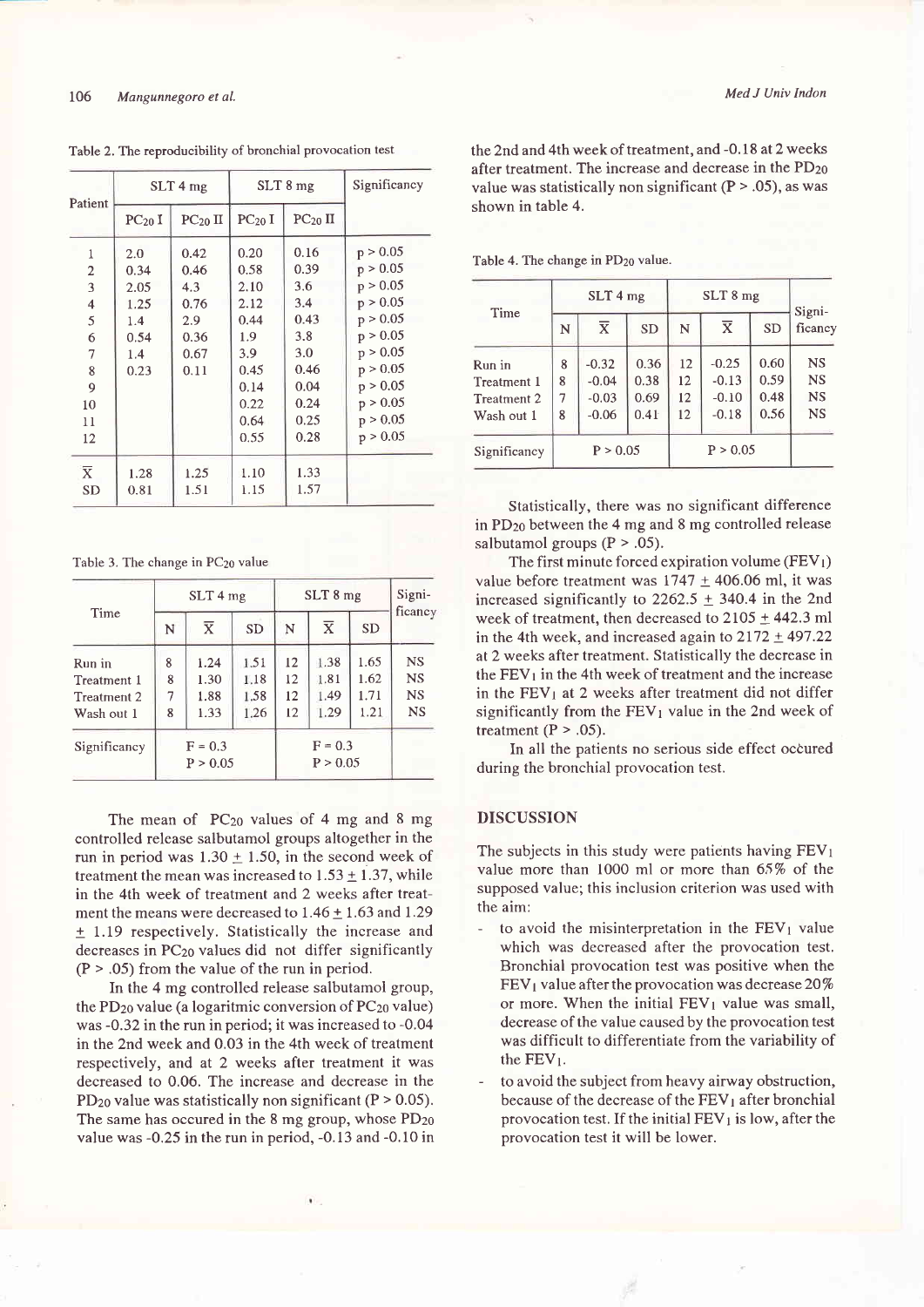In the run in period, reversibility test on all the patients showed that the  $FEV<sub>1</sub>$  was increased more than 20% after the administration of a bronchodilator. The purpose of this test was to prove that the subject was an asthmatic patient, so that the effect of treatment to reduce bronchial hyperresponsiveness could be assessed.

In this study we used the bronchial provocation test according to Cockroft method, because this method had a standard and could measure bronchial hyperresponsiveness quantitatively.<sup>9</sup>

This method is often used in the Department of Pulmonology, Faculty of Medicine, University of Indonesia/Persahabatan Hospital.<sup>8,10-13</sup> The metacholine chloride solution as provocative agent is a nonspecific antigen, so that anaphilactic shock will not occur. In the run in period, all the patients in the 4 and 8 mg controlled release salbutamol group were subjected to bronchial provocation test twice. The result was regarded as reproducible when the two provocation test only differed in one concentration of provocative agent.<sup>9</sup> All the patients showed reproducibility in the provocation test, and statistically between the two provocation test the  $PC_{20}$  values did not differ significantly. This result means that the test was accurate, and the condition of the patients were stable, and were not in exacerbation state. Most of the patients of the two groups were clasified as having mild  $(PC_{20} = 2-8)$ mg/ml) and moderate ( $PC_{20} = 0.25 - 2$  mg/ml) bronchial hyperresponsiveness, except subject number 8 in the 4 mg, and subject number 1,9 and l0 in the 8 mg controlled release salbutamol group which were clasified as having heavy bronchial hyperresponsiveness (PC<sub>20</sub>  $=$  < 0.25 mg/ml).

Not as the lung function value, the PC<sub>20</sub> values in the two groups were increased during treatment, but this increase was not significant. After the treatment was stopped, the change in PC<sub>20</sub> value was also nonsignificant. This result means that this drug has no effect in reducing the bronchial hyperresponsiveness, and this is very much in line with other research which showed that  $\beta_2$  agonist had no effect in reducing bronchial hyperresponsiveness.<sup>4,6,14,15,16</sup>

In the second week of treatment, in both groups the  $FEV<sub>1</sub>$  value was increased very significantly compared to the value before tretment. This means that controlled release salbutamol has good effect to the lung function, but can not reduce the bronchial hyperresponsivenéss.

Chung et al<sup>17</sup> showed that salbutamol partly inhibited the bronchoconstriction triggered by platelet activating factor, and had minimal effect in increasing bronchial response after the administration of pAF. This means that 2 agonist does not change the inflamation process in the repiratory tract of an asthmatic patient, and the administration along with glucocortocoid inhalation is recomended, especially when the inhalation of  $\beta_2$  agonist is required to control the symptoms.<sup>6</sup>

 $\beta_2$  agonist and theophyllin have no or small effect on bronchial. hyperresponsiveness and slow phase asthma.<sup>2,4,6,14</sup> Nevertheless, Davies et al showed that controlled release albuterol increase the median of  $PC_{20}$ -FEV<sub>1</sub> before treatment which was 0.153 mg/ml to 0.29 mg/ml after a 12 weeks treatment.<sup>18</sup>

Bel et al studied 12 asthmatic patients and 11 COPD (chronic obstructive pulmonary disease) and reported that 2 agonist reduced the respiratory tract hyperresponsiveness to acute bronchoconstrictor stimulations. Salbutamol increased the  $FEV<sub>1</sub>$  acutely to 11.5% of the supposed value in asthma, and to  $7.2\%$ in COPD. The increase in PC<sub>20</sub> was 15 folds in asthma, 5 folds in COPD, and did not have protective effect against heavy respiratory tract obstruction caused by strong stimulation.'

Higgins et al<sup>19</sup> reported that the mean of  $PC_{20}$  was changed from 0.80 to 4.75 µmol after the administration of salbutamol and from 0.67 to 1.06  $\mu$ mol after the administration of ipratropiumbromide. The increase in PC<sub>20</sub> caused by salbutamol was more significant compared to that of ipratropiumbromide (2.26 vs 0.84,  $P < .05$ ).

Bronchial hyperresponsiveness was slightly but significantly increased by longterm (1 year) salbutamol administration.<sup>21,22</sup> The increase in bronchia hyperresponsiveness was not due to subsensitisation of  $\beta_2$  adrenoceptor to salbutamol, but it was due to the failure of  $\beta_2$  agonist to inhibit the inflamation process underlying the disease. $3<sup>21</sup>$ 

Bronchodilators does not interfere with the inflamation process, but it fastly eliminates asthmatic symptoms, Administration of bronchodilators could increase the expose of the respiratory tract to alergens, and agents in the surroundings of the irritants,<br>patient.<sup>22</sup>

During the measurements of bronchial hyperresponsiveness no serious side effect had occured, and this was in line with other findings.  $8,10-13$ 

# **CONCLUSIONS**

- 1. In the two groups (treated with 4 and 8 mg controlled release salbutamol) the optimal increase in FEVI occured in the 2nd week of treatment.
- 2. Four and 8 mg controlled release salbutamol could increase the PC<sub>20</sub> and PD<sub>20</sub> value, but statistically the increase were not significant. This means that